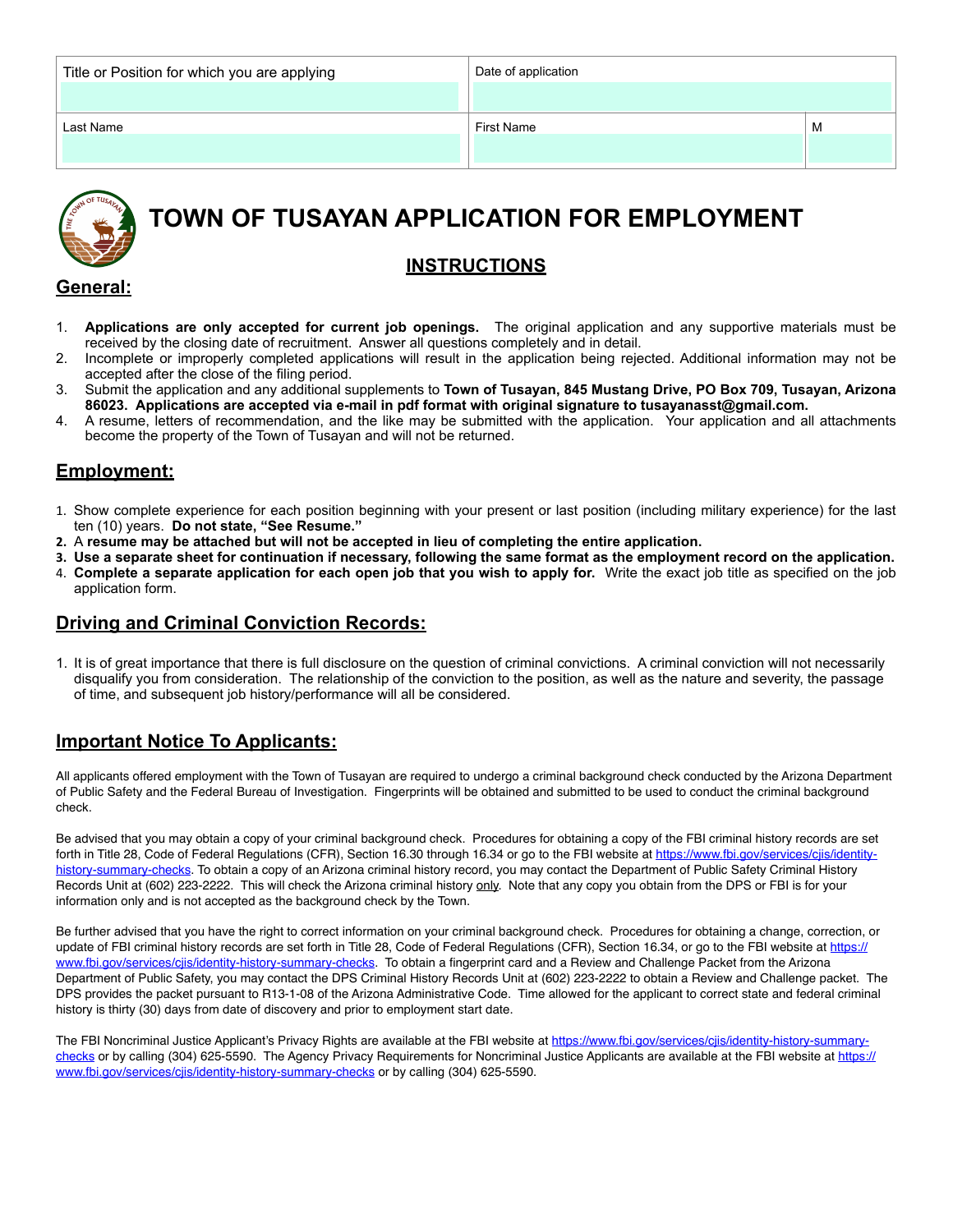

# **Town of Tusayan Employment Application**

# **Personal Information**

| Last Name                                                                                                                                   | <b>First Name</b> |                            | Middle Int.                                    | Today's Date |              |                   |     |
|---------------------------------------------------------------------------------------------------------------------------------------------|-------------------|----------------------------|------------------------------------------------|--------------|--------------|-------------------|-----|
|                                                                                                                                             |                   |                            |                                                |              |              |                   |     |
| Other name(s) under which you have been employed or attended school                                                                         |                   |                            |                                                |              |              |                   |     |
| Home phone number                                                                                                                           |                   | Business phone number      |                                                |              |              | Cell phone number |     |
| Preferred number to be contacted                                                                                                            |                   |                            | No<br>Are you 18 years of age or older?<br>Yes |              |              |                   |     |
| Email address                                                                                                                               |                   |                            |                                                |              |              |                   |     |
| Current mailing address                                                                                                                     |                   |                            | City / Town                                    |              | <b>State</b> |                   | Zip |
|                                                                                                                                             |                   |                            |                                                |              |              |                   |     |
| Permanent mailing address (if different from above)                                                                                         |                   |                            |                                                |              |              |                   |     |
|                                                                                                                                             |                   |                            |                                                |              |              |                   |     |
| Position applied for                                                                                                                        |                   | Type of employment desired |                                                |              |              |                   |     |
|                                                                                                                                             |                   |                            |                                                |              |              |                   |     |
| Are you authorized to work in this country on an unrestricted basis?<br>Date available for employment<br>Yes<br>$\cup$                      |                   |                            |                                                | No           |              |                   |     |
| Yes<br>No<br>$\bigcap$<br>Have you previously been employed by the Town of Tusayan?<br>$\bigcirc$                                           |                   |                            |                                                |              |              |                   |     |
| If you have been previously employed by the Town of Tusayan, please provide:                                                                |                   |                            |                                                |              |              |                   |     |
| Dates of Service<br>Position Held                                                                                                           |                   |                            | Town Department                                |              |              |                   |     |
| Are you related to any Town of Tusayan employee or elected official<br>No<br>Yes<br>If Yes, indicate who, relationship, and their position: |                   |                            |                                                |              |              |                   |     |

## **Education**

| <b>High School</b>                 | Town | State | Graduate? | Major | Degree |  |  |
|------------------------------------|------|-------|-----------|-------|--------|--|--|
|                                    |      |       | Yes<br>No |       |        |  |  |
| <b>Technical/Vocational School</b> |      |       |           |       |        |  |  |
|                                    |      |       | Yes<br>No |       |        |  |  |
| <b>College or University</b>       |      |       |           |       |        |  |  |
|                                    |      |       | Yes<br>No |       |        |  |  |
| <b>Graduate School</b>             |      |       |           |       |        |  |  |
|                                    |      |       | Yes<br>No |       |        |  |  |

List your professional studies, licenses/certifications, memberships, designations or other activities related to this job that you feel we should know about when considering your application. Do not include any information which would indicate race, color, national origin, religion, sex, or disability status.

| Languages Other Than English |            |            |            |
|------------------------------|------------|------------|------------|
|                              | Read?      | Speak?     | Write?     |
|                              | O Yes O No | O Yes O No | O Yes O No |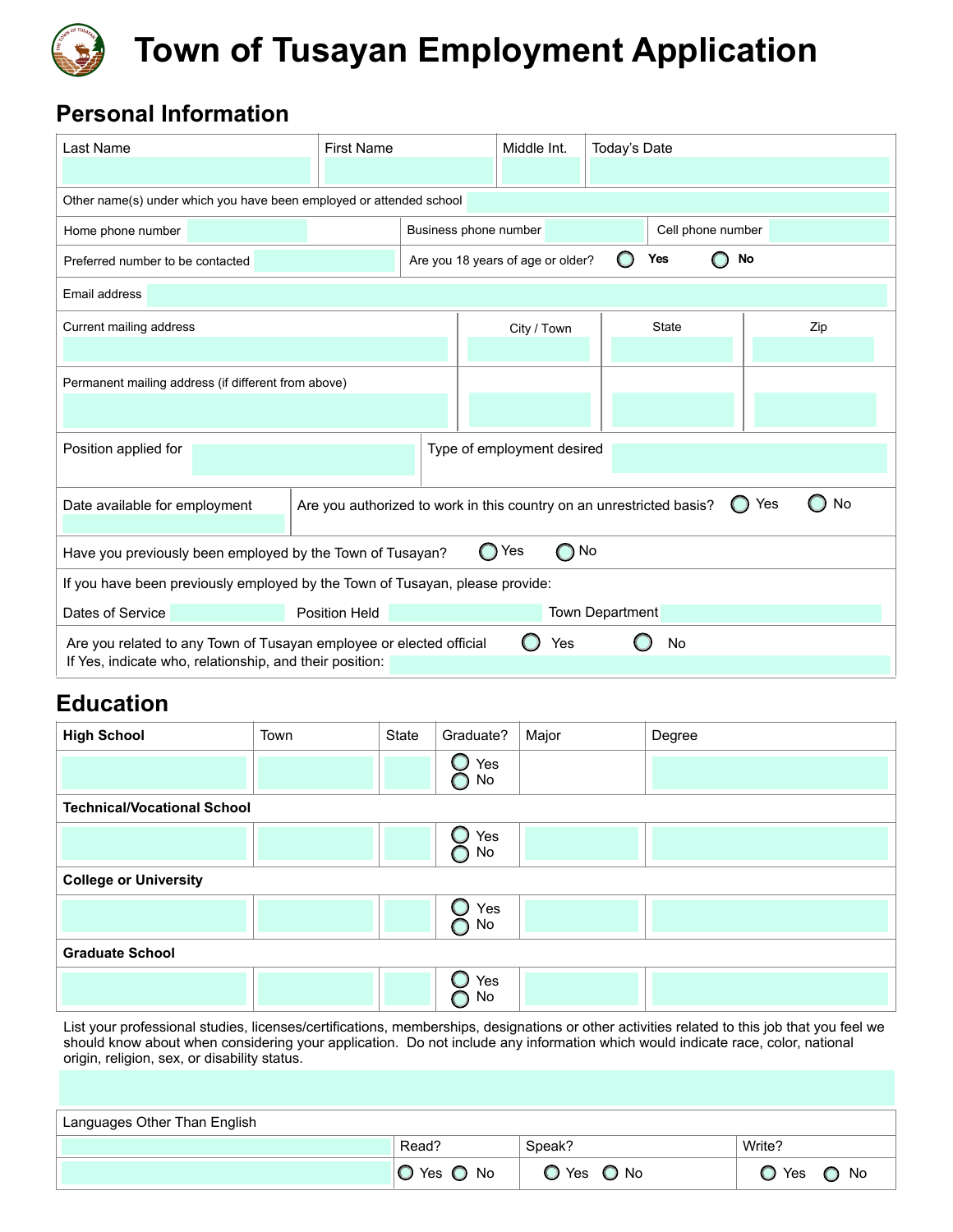# **Driving and Criminal Conviction Records**

| <b>Driving Record</b>                                                                                                                                                                                                                                                                                                                                                                                                                                                                                                                                                                                                                                                                                                                                                                                                                                                                                                              |                |                      |  |  |  |  |  |
|------------------------------------------------------------------------------------------------------------------------------------------------------------------------------------------------------------------------------------------------------------------------------------------------------------------------------------------------------------------------------------------------------------------------------------------------------------------------------------------------------------------------------------------------------------------------------------------------------------------------------------------------------------------------------------------------------------------------------------------------------------------------------------------------------------------------------------------------------------------------------------------------------------------------------------|----------------|----------------------|--|--|--|--|--|
| Your driving record will be considered when driving for the Town is a requirement of your position.                                                                                                                                                                                                                                                                                                                                                                                                                                                                                                                                                                                                                                                                                                                                                                                                                                |                |                      |  |  |  |  |  |
| Current drivers' license number                                                                                                                                                                                                                                                                                                                                                                                                                                                                                                                                                                                                                                                                                                                                                                                                                                                                                                    | <b>Class</b>   | State                |  |  |  |  |  |
|                                                                                                                                                                                                                                                                                                                                                                                                                                                                                                                                                                                                                                                                                                                                                                                                                                                                                                                                    |                |                      |  |  |  |  |  |
| <b>Criminal Convictions</b>                                                                                                                                                                                                                                                                                                                                                                                                                                                                                                                                                                                                                                                                                                                                                                                                                                                                                                        |                |                      |  |  |  |  |  |
| Have you ever been convicted of a misdemeanor or felony (other than minor/civil traffic offense), placed on probation, fined<br>or given a suspended sentence (including military trial convictions and including convictions expunged or set aside)? Note<br>that reckless operation, hit-and-run, D.U.I., excessive speeding, and similar charges are NOT considered minor traffic<br>offenses.<br>$\bigcap$ No<br>Yes<br>IMPORTANT NOTE: The Town of Tusayan conducts post-offer criminal background checks which includes both the Arizona DPS<br>and the national FBI databases. Full disclosure on this question is of great importance. A criminal conviction will not necessarily<br>disqualify you from Town employment. The relationship of the conviction to the position, as well as the nature and severity of the<br>conviction, the passage of time, and subsequent job history/performance will all be considered. |                |                      |  |  |  |  |  |
| If you answered yes to the question above, please give details below (attached additional page if necessary)                                                                                                                                                                                                                                                                                                                                                                                                                                                                                                                                                                                                                                                                                                                                                                                                                       |                |                      |  |  |  |  |  |
| Date of Conviction                                                                                                                                                                                                                                                                                                                                                                                                                                                                                                                                                                                                                                                                                                                                                                                                                                                                                                                 | Court Location | Nature of conviction |  |  |  |  |  |
|                                                                                                                                                                                                                                                                                                                                                                                                                                                                                                                                                                                                                                                                                                                                                                                                                                                                                                                                    |                |                      |  |  |  |  |  |
|                                                                                                                                                                                                                                                                                                                                                                                                                                                                                                                                                                                                                                                                                                                                                                                                                                                                                                                                    |                |                      |  |  |  |  |  |

## **Employment History (provide at least 10 years of history)**

| <b>Current Or Last Employer</b> |  | May we contact this employer?<br><b>Yes</b><br><b>No</b> |                             |                  |  |                     |  |  |
|---------------------------------|--|----------------------------------------------------------|-----------------------------|------------------|--|---------------------|--|--|
| Name of employer                |  | Business phone<br>Hire date                              |                             |                  |  | Termination date    |  |  |
| Town                            |  | <b>State</b>                                             |                             |                  |  |                     |  |  |
| Supervisor name                 |  | Supervisor title                                         |                             | Supervisor phone |  |                     |  |  |
| Starting position title         |  | Starting position pay                                    | Current/last position title |                  |  | Current/ending pay  |  |  |
| Reason for leaving:             |  |                                                          |                             |                  |  |                     |  |  |
| Describe position duties:       |  |                                                          |                             |                  |  |                     |  |  |
| <b>Former Employers</b>         |  |                                                          |                             |                  |  |                     |  |  |
| 2) Name of employer             |  | Business phone                                           |                             | Hire date        |  | Termination date    |  |  |
|                                 |  |                                                          |                             |                  |  |                     |  |  |
| Town                            |  | <b>State</b>                                             |                             |                  |  |                     |  |  |
| Supervisor name                 |  | Supervisor title                                         |                             |                  |  | Supervisor phone    |  |  |
| Starting position title         |  | Ending position title<br>Starting position pay           |                             |                  |  | Ending position pay |  |  |
| Reason for leaving:             |  |                                                          |                             |                  |  |                     |  |  |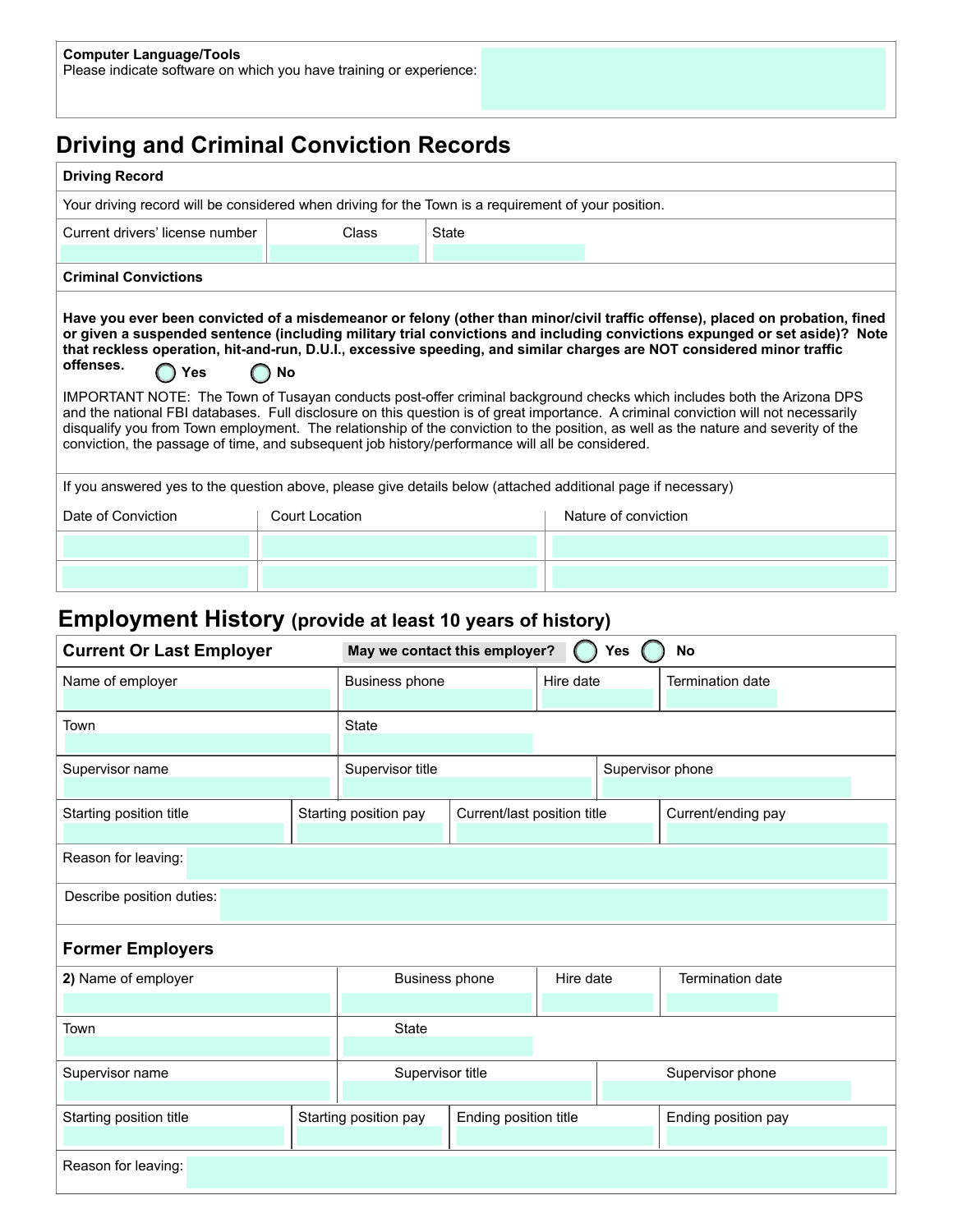| Describe position duties: |                                      |                                                                       |                       |           |  |                     |  |
|---------------------------|--------------------------------------|-----------------------------------------------------------------------|-----------------------|-----------|--|---------------------|--|
| <b>Former Employers</b>   |                                      |                                                                       |                       |           |  |                     |  |
| 3) Name of employer       |                                      | Business phone                                                        |                       | Hire date |  | Termination date    |  |
| Town                      |                                      | State                                                                 |                       |           |  |                     |  |
| Supervisor name           |                                      | Supervisor title                                                      |                       |           |  | Supervisor phone    |  |
| Starting position title   |                                      | Starting position pay                                                 | Ending position title |           |  | Ending position pay |  |
| Reason for leaving:       |                                      |                                                                       |                       |           |  |                     |  |
| Describe position duties: |                                      |                                                                       |                       |           |  |                     |  |
| <b>Former Employers</b>   |                                      |                                                                       |                       |           |  |                     |  |
| 4) Name of employer       |                                      | Business phone                                                        |                       | Hire date |  | Termination date    |  |
| Town                      | State                                |                                                                       |                       |           |  |                     |  |
| Supervisor name           | Supervisor title<br>Supervisor phone |                                                                       |                       |           |  |                     |  |
| Starting position title   |                                      | Ending position title<br>Starting position pay<br>Ending position pay |                       |           |  |                     |  |
| Reason for leaving:       |                                      |                                                                       |                       |           |  |                     |  |
| Describe position duties: |                                      |                                                                       |                       |           |  |                     |  |